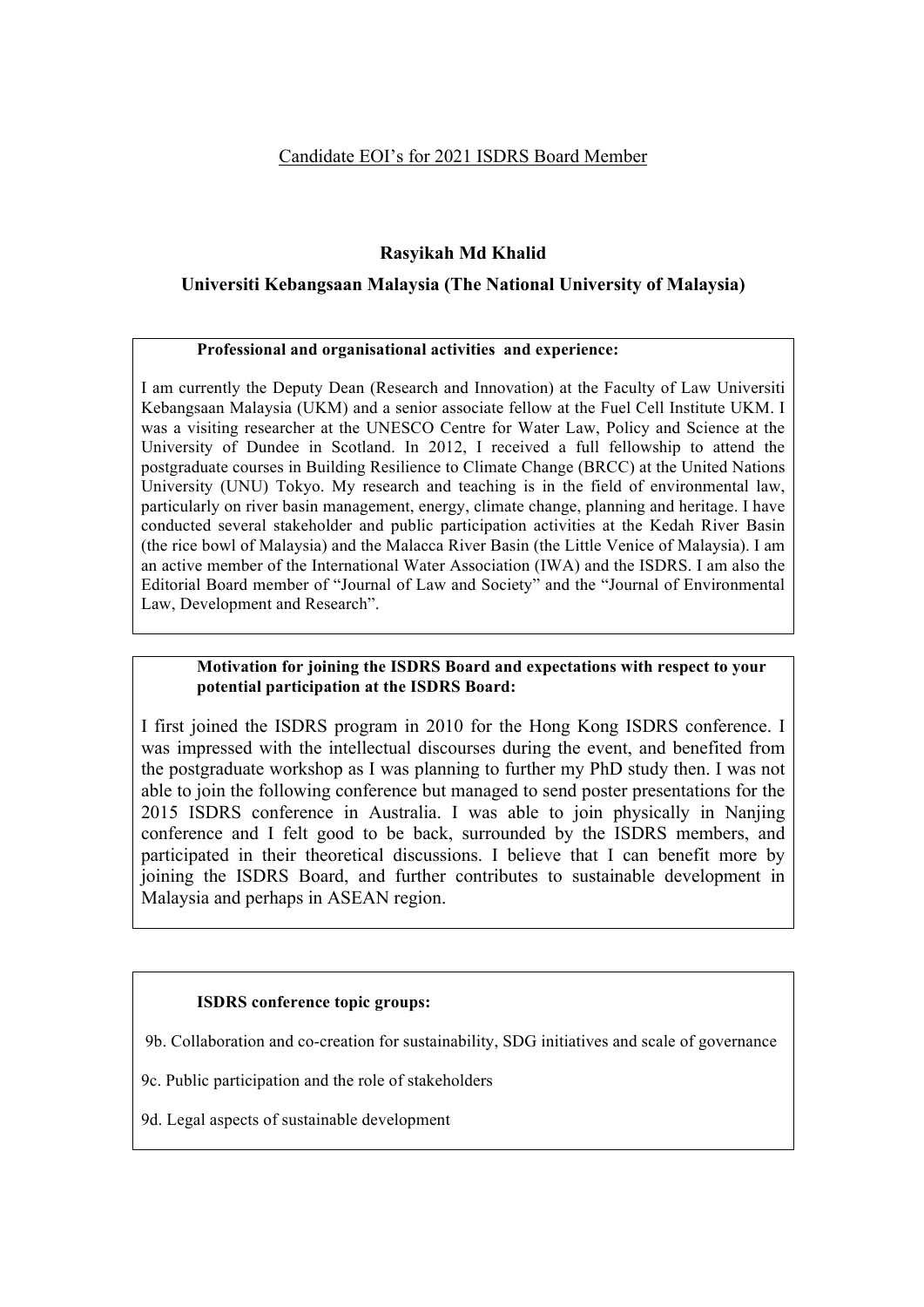#### **Other ideas for contribution to ISDRS:**

ISDRS is an excellent platform for me to improve my understanding on sustainability issues and agenda. On the other hand, I believe that ISDRS can also benefit from my sharing on the governance aspect of sustainable development in developing countries like Malaysia, and other developing ASEAN countries. There are issues on achieving effective participation as most of decision-making are top-down. The governance framework is also sectoral and not inclusive. I would like to nominate Malaysia as a venue for future ISDRS conference. This will allow more Malaysians and others in ASEAN, to participate and share their problems and hopes towards achieving sustainable development in this region.

# **Roberta Salomone**

# **Department of Economics, University of Messina (Italy)**

#### **Professional and organisational activities and experience:**

Roberta Salomone is Full Professor of Commodity Science, Rectoral Delegate for the Italian University Network for Sustainable Development (RUS Rete Università per lo Sviluppo Sostenibile) from the 07/12/2018 and Vice Rector for Student Services of the University of Messina from the 09/07/2020 She participated to various research groups, also as national coordinator, and she is author of more than 130 publications on national and international scientific journals, books and proceedings. She teaches Quality and Environmental Management, Sustainability Management, and Industrial Ecology in bachelors, master degree, PhD courses and specialization courses. Her main research interests are: Life Cycle Assessment (LCA) and other environmental assessment and management systems and tools; Management for Sustainability; Industrial Ecology and Industrial Symbiosis. She was member of the Board of the Italian LCA Network from June 2013 to June 2019. She is Member of the Board of the Italian Academy of Commodity Sciences from 2011 to February 2014, and form February 2016 till today, Member of the Board of the International Sustainable Development Research Society (ISDRS) from 01/01/2019, and Member of the Board of Professor of the PhD in "Economics, Management and Statistics" – Universities of Messina and Catania.

## **Motivation for joining the ISDRS Board and expectations with respect to your potential participation at the ISDRS Board:**

The motivation for which I want to continue to be a member of the ISRDS board is that, in my opinion, the ISDRS is one of the most complete and inspiring scientific society in which I'm involved in. It has a broad, multidisciplinary and interdisciplinary perspective which is a continuous stimulus for me to search for new opportunities to improve my personal contribution to a sustainable society. For example, I'd like to continue to facilitate the participation in the ISDRS community of Italian researchers, scholars and students active in the field of Sustainable Development in order to promote their networking with other colleagues working on the same themes all over the world. Strengthening a global collaboration for the exchange of knowledge, experiences and best practices is crucial in the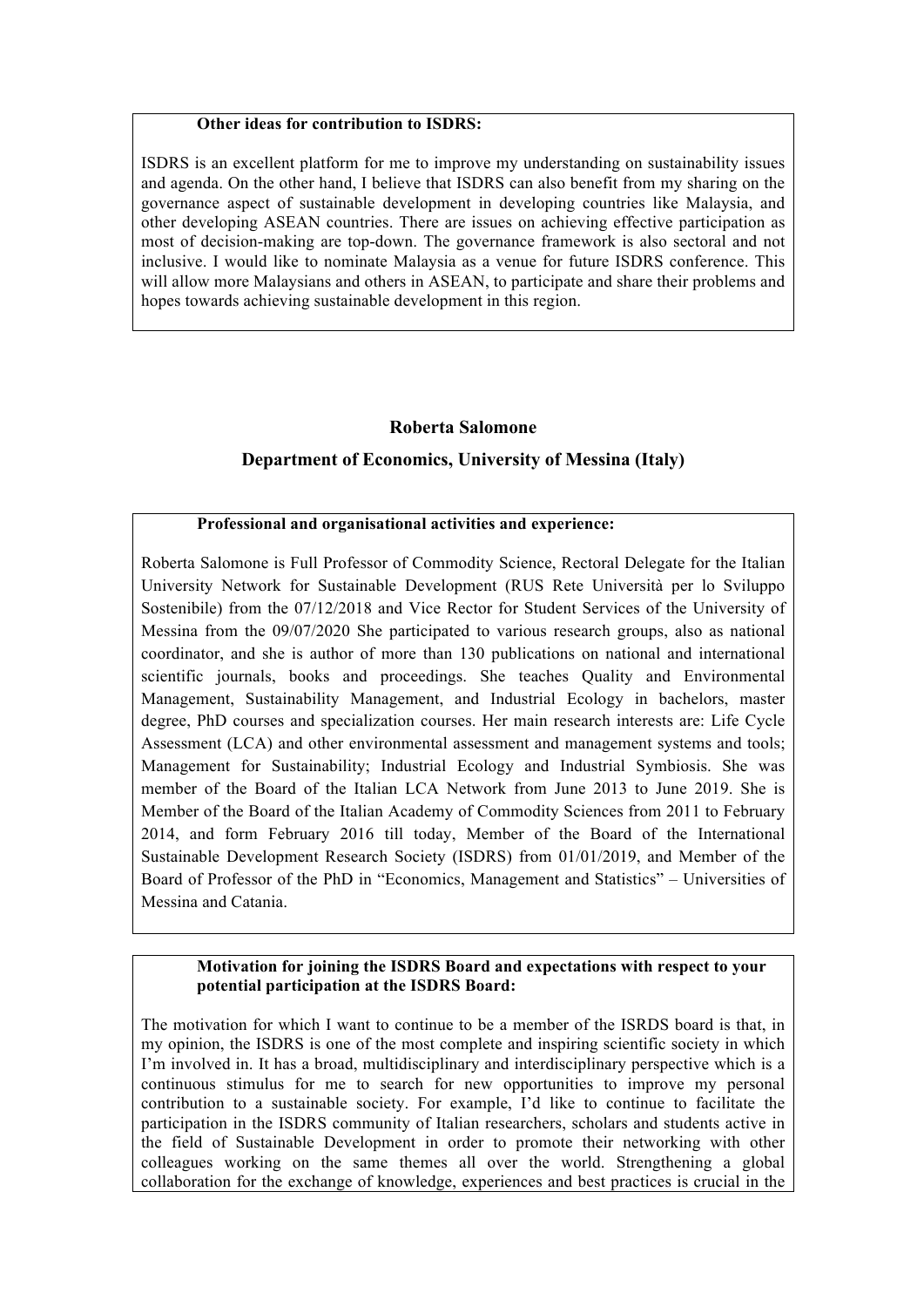path towards a fair, clean and sustainable society.

#### **ISDRS conference topic groups:**

In addition to current activities in the groups (Track 5c and Best Paper Award Committee), I would like to help the board in improving the Sustainability Strategy as well as in identifing additional services to the ISDRS members.

## **Sigurd Sagen Vildåsen**

## **NTNU and SINTEF**

## **Professional and organisational activities and experience:**

Sigurd Sagen Vildåsen, senior researcher at NTNU and SINTEF, Norway has his research interests in corporate sustainability and the complexities involved in firm-stakeholder collaboration. He is member of the international research group Companies, Markets, and Sustainability anchored at the University of Oslo.

Dr Vildåsen has contributed to the *Routledge/ISDRS Series in Sustainable Development Research (book edited by Keitsch & Vermeulen) and is currently engaged as guest editor in the first ISDRS special issue as part the recent Wiley agreement (Sustainable Development).*

Dr Vildåsen

- has 12 years of experience from different leadership roles in Tekna, Norway's largest society for graduate professionals with more than 85000 members and is currently an executive board member and chair of the scientific committee.
- has been board member of UN Global Compact Norway and is currently deputy chair of the network's scientific committee.
- is chair of Standard Norway's mirror committee on ISO TC323 the first international standard on circular economy
- has been board member in ISDRS since January 1st 2018, and executive board member & Treasurer since January 1st 2019.
- is board member at SINTEF Manufacturing and has completed board member roles at different organizational levels at NTNU

#### **Motivation for joining the ISDRS Board and expectations with respect to your potential participation at the ISDRS Board:**

I have been actively involved in ISDRS since 2014 through conferences, topics groups and board membership since January 1<sup>st</sup> 2018. With experience as Treasurer during the last two years, I believe I can continue my contribution to the society as an **advisor on administrative and financial matters to the executive board and in collaboration with the new Treasurer** in particular. The society's operations have become more complex during the last years, which has resulted in in increased need for risk management and financial control. I have first-hand experience on how the develop such competence and routines.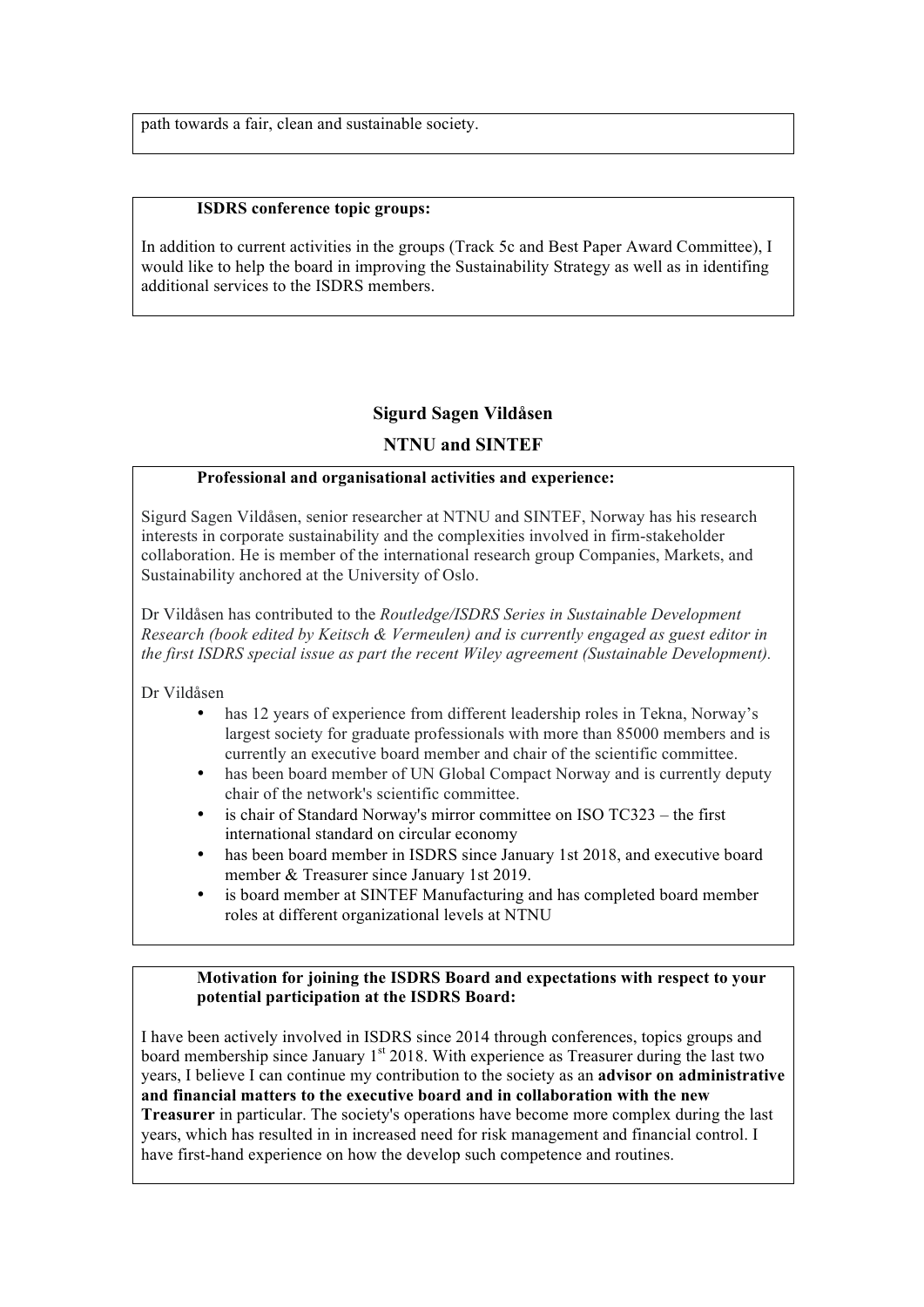One my core organizational strengths is strategic management. I hope to contribute to such processes in the board through activities that aim to secure the long-term success of the society, e.g., the **sustainability committee** that has recently been established. A core motivation is to develop further the holistic, integrative, and transdisciplinary perspective on the UN SDGs.

#### **ISDRS conference topic groups:**

I have experience from 1b and 5c and would be happy to continue this engagement.

# **Sjors Witjes**

## **Assistant Professor Strategic Management and Corporate Social Responsibility**

#### **Professional and organisational activities and experience:**

After having worked on cleaner production, LCA and eco design for firms, local and national government as well as the United Nations in Latin America and as CS advisor for bigger SMEs in Europe, I co developed the sustainable business and innovation master at Utrecht University with a parallel development of my PhD on 15 years of CS experience. As an assistant professor strategic management and CSR at Radboud University as well as extraordinary professor Corporate Sustainability (CS) at the Antioquia University, my transdisciplinary research and education aims at preparing a future generation with the capabilities to contribute to a more sustainable society. As a coordinator of the global PhD programme on sustainability challenges under the Radboud Centre for Sustainability Challenges and co-director for the Responsible Organisation research centre, my research is based on the collaboration within a broad network of academic and non-academic actors ( for example as board member of the local CE board) and is aimed at supporting organizations with the integration of societal challenges taking a supply chain and learning communities of practice perspective.

#### **Motivation for joining the ISDRS Board and expectations with respect to your potential participation at the ISDRS Board:**

As ISDRS board member, I am eager to use and share my experience in topic groups 5a and 1b to strengthen the other ISDRS topic groups. By connecting the topic groups to other global networks and supporting them to organise in-between conference topic group activities, a stronger and more secure base for ISDRS can be created leaving room for enhancing the yearly conference by sharing and summarizing ISDRS work that has taken place throughout the year in combination with new input from global or local sustainability related research as has been the case. Moreover, I would like to use my experience of having been one of the ISDRS auditors for the last 3 years to improve the formal organisational processes aiming for a faster and better overview of the current general and, specifically, financial status to be able to, for example, improve our response to non-paid bills.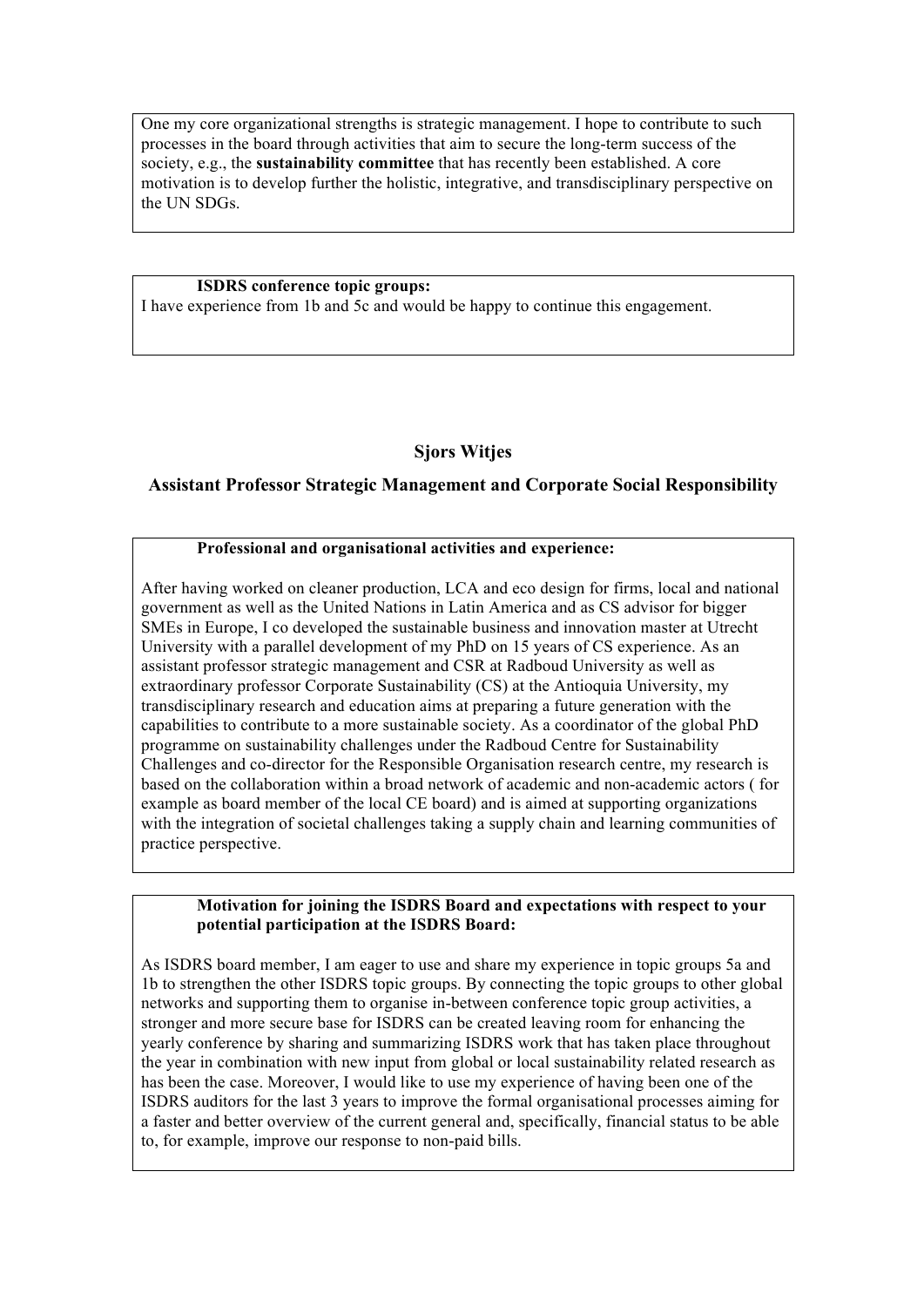### **ISDRS conference topic groups:**

Since 2016, I am co-chair of topic group 5a and as of 2018 I am co-chairing topic group 1b. With my research and educational interest being in both topics. I prefer supporting both ISDRS topic groups in the future. Besides, I would like to continue the development of knowledge on TD research approaches in close collaboration with several ISDRS members as it has been motivated from topic group 1b and has resulted in the PhD workshop I gave during the conferences in Bogota and Messina on TD research approaches, seminars I co organised on this topic during the ISDRS conferences in Bogotá (2017), Messina (2018) and Budapest (2020), a Routledge ISDRS book on TD (in collaboration with Walter Vermeulen and Martina Keitsch) as well as a Special Issue for the Wiley sustainable development journal (in collaboration with Monica Ramos, Thomas Macintyre and Sigurd Vildåsen). Thanks to these activities, we have been able to relive track 1b and make it connect to a broader network of leading scholars in the TD field. It is now time to ensure the sustainability of this success in the years to come. Moreover, conversations with Romana Rauter have already started on rethinking track 5a based on the experiences with track 1b.

# **Other ideas for contribution to ISDRS:**

As an addition to point 2., I recommend to improve the link of tracks to other global networks to ensure a more stable influx of initiatives throughout the year lowering the amount of preconference efforts to fill the conference tracks. Besides, by organising in-between conference activities (like the PhD workshop in January 2015 or the Cresting project), the track sessions become "part of" instead of alone standing events. With more sustainability related funding coming up from national, European and international funding agencies, the ISDRS as a network of academics should be used to co-develop proposals as was the case with, for example, the Cresting project.

## **Prof. Dr. Marc Wolfram**

# **Leibniz Institute of Ecological Urban and Regional Development (IOER)**

## **Technische Univ. Dresden, Chair of Spatial Development and**

#### **Transformation**

#### **Professional and organisational activities and experience:**

My academic and professional career is a highly inter- and transdisciplinary one, embracing various strands of engineering and the social sciences (at universities in Stuttgart, Barcelona, Lyon; Ph.D. in planning in 2002), and positions in policy consulting, science management, research and higher education (Cologne, Dresden, Seoul, Suwon) - guided by a strong motivation: **To foster urban sustainability at local to global scales**. I have been working and publishing on concepts and approaches for understanding urban change dynamics, and on strategies for pursuing urban sustainability, empirically focusing on Europe and East Asia. At present I am leading a large non-university research institute (IOER) in Germany and teach graduate courses in MA and PhD programs, dealing with spatial development and sustainability transformations. I am a founding member of the new thematic group "Urban Transitions and Transformations" of STRN, as well as co-founder and editor-in-chief of the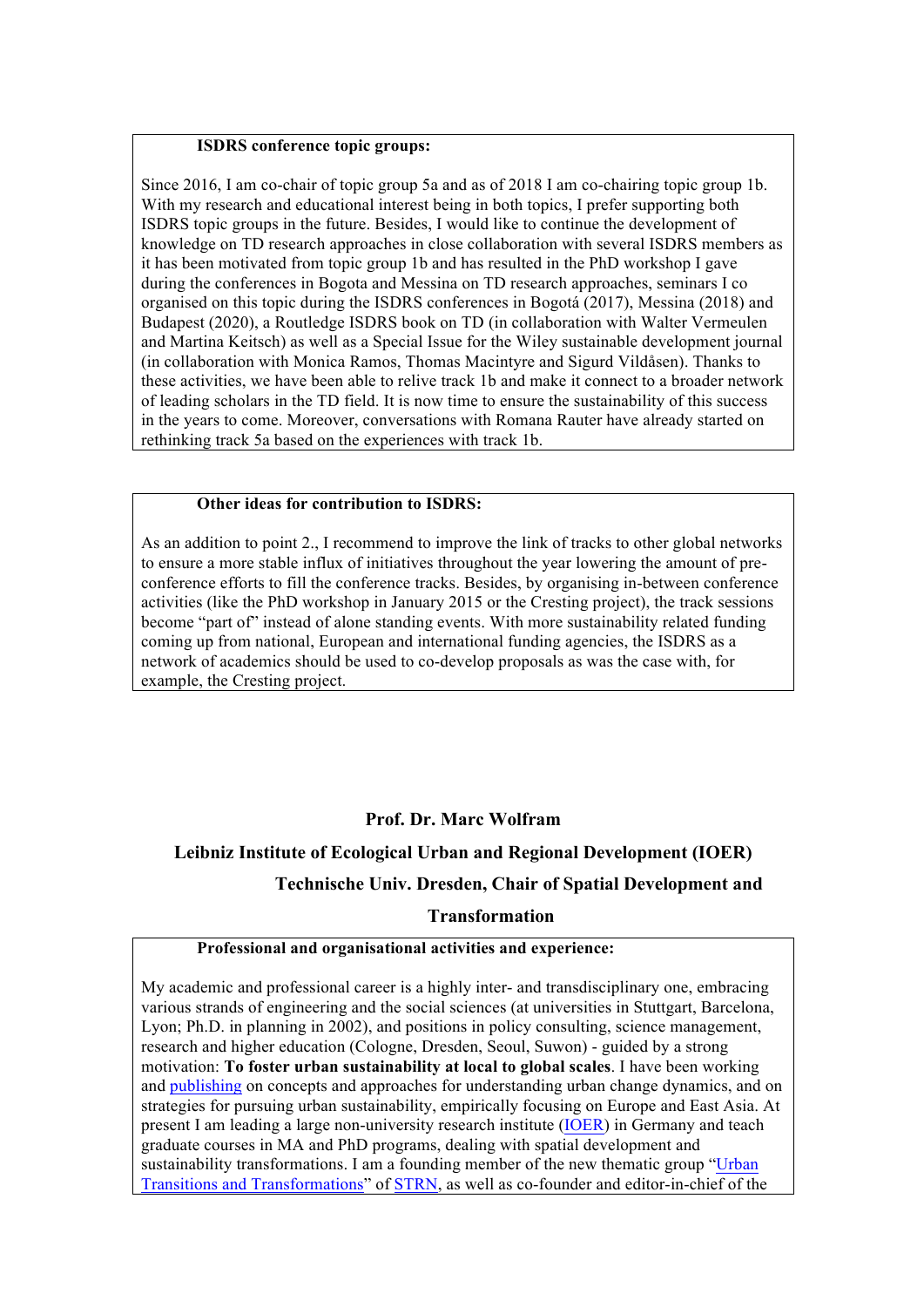open access journal "Urban Transformations". I am also a scientific advisor to ICLEI Korea.

## **Motivation for joining the ISDRS Board and expectations with respect to your potential participation at the ISDRS Board:**

Urban areas and processes have been widely recognized as pivotal for the outstanding transformations required to achieve *all* SDGs, and to limit global warming to 1.5°C. This overarching and cross-cutting role of cities and regions in a thoroughly urbanizing world has been underlined with a growing sense of urgency (e.g. Habitat III, Basque Declaration, IPCC cities conference).

Considering the established objectives, organization and practices of ISDRS, I would therefore like to join in order to:

- Strengthen the urban perspective and integration of urban issues in the ISDRS agenda and activities, further sharpening their transformative edge
- Support the articulation and translation of urban implications of ISDRS outcomes across themes I-IX towards society (publishing, exchange)
- Enhance interactions with theme I (sustainability science) regarding the particular role and relevance of space and the local scale
- Foster balanced regional participation in ISDRS and strengthen involvement from North America and Asia
- Liaise with key urban science and practice stakeholder groups and networks to invite novel contributions and leverage (co-)funded initiatives

Through these contributions, I expect to be able to **enhance the overall impact of ISDRS in science and society, attracting new members and establishing novel collaborations**, besides fulfilling all primary responsibilities of a board member.

#### **ISDRS conference topic groups:**

I have been active as a session chair or track chair in **theme VI (Urban and rural transitions)** since 2016. From 2018 I have chaired / co-chaired tracks 6a) Innovation levers and 6d) Smart transformations, and am currently engaging in the coordination of efforts to further consolidate the profile of theme VI and enhance its attractiveness for urban sustainability researchers globally.

## **Other ideas for contribution to ISDRS:**

I would very much like to contribute to enhance **ISDRS mentoring activities**, developing new approaches to support young researchers, enhancing the attractiveness of membership for both mentees (guidance, network) and mentors (finding talents).

I am also active in the ISDRS conference committee with a view to further **innovations of the annual conference format**, esp. regarding the massive shift towards online interaction forced by the pandemic. Future ISDRS conferences should make smart usage of all options to enhance accessibility and lower carbon footprints, while still offering vital opportunities for interdisciplinary face-to-face exchanges. I am keen to support this move and to help accommodate novel interaction formats (both online and in presence) to enhance the creative potential of ISDRS as a glocal arena for advancing sustainability science.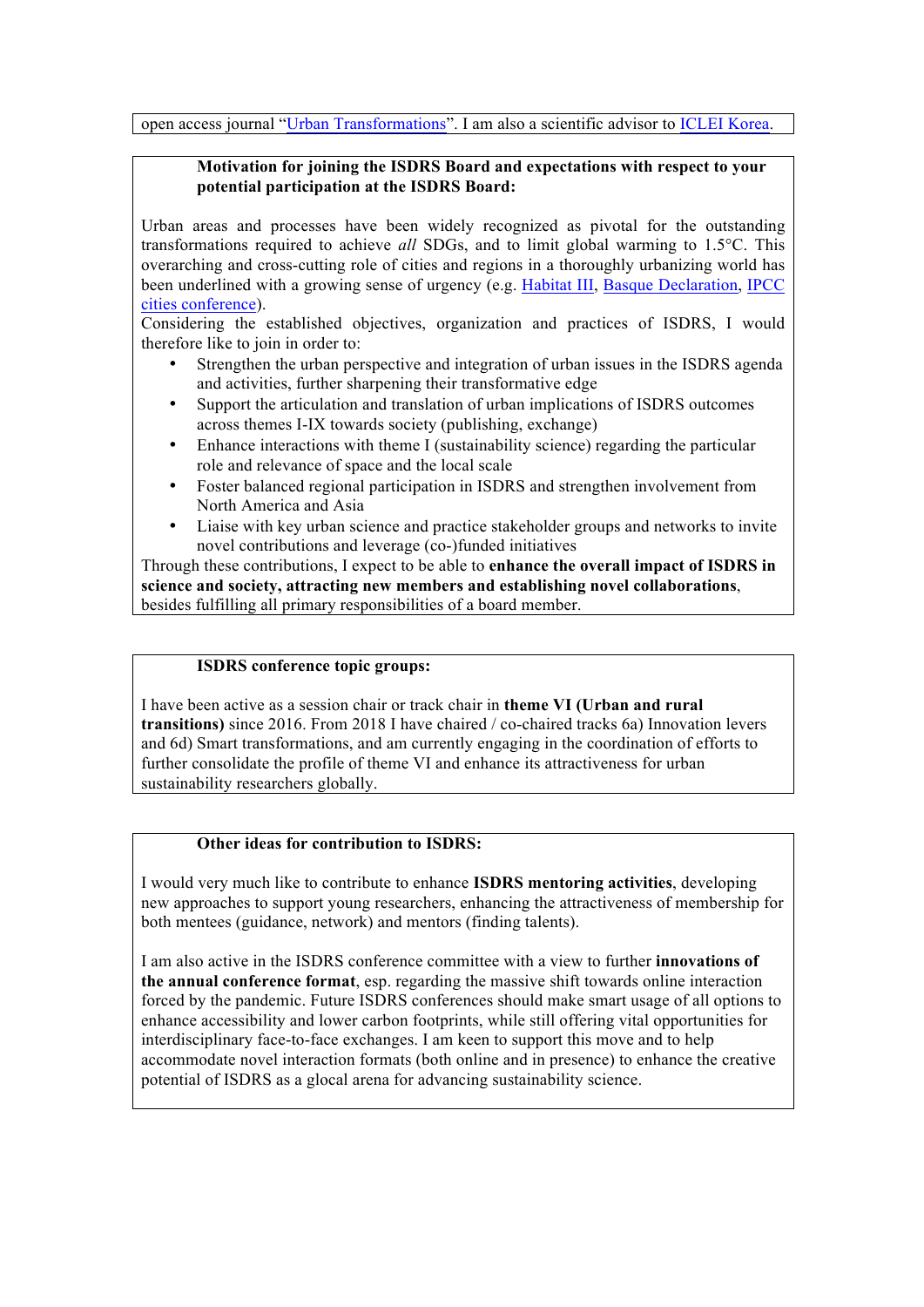# **Dr. Gyula Zilahy**

# **Department of Environmental Economics, Budapest University of Technology and Economics**

## **Professional and organisational activities and experience:**

I am a full professor of business sustainability and the head of the Department of Environmental Economics of the Budapest University of Technology and Economics while also acting as the vice dean for scientific and international affairs of the Faculty of Economic and Social Sciences.

I received my Ph.D. degree in 2003 analysing the management aspects of energy efficiency measures within corporations. My research interests include corporate environmental management, the implementation of the principles of cleaner production and industrial ecology in an industrial setting, sustainability communication and sustainable business models. My practical experiences include work with SMEs and multinational corporations in the fields of Environmental Management Systems and sustainability reporting. I was director of the UNIDO/UNEP supported Hungarian Cleaner Production Centre for about ten years. I have also taught courses related to corporate social responsibility and climate change, including a course bringing together a hundred international students from more than fifteen countries from all around the globe simulating the United Nations climate change negotiation process.

My special interest is the promotion of responsible business education and the introduction of the principles of Sustainable Development in higher education.

## **Motivation for joining the ISDRS Board and expectations with respect to your potential participation at the ISDRS Board:**

I have joined ISDRS conferences before, but as chair of the 2020 ISDRS conference hosted by BME, I had a chance to better understand the underlying motives, as well as activities of the Society with which I can fully identify myself.

Working with the Board Members, session chairs and presenters of the conference, I learnt a lot about the ISDRS community, a network of like-minded experts, who believe that both research and action in the field of Sustainable Development is very important.

Becoming a Board Member I hope that I can contribute to ISDRS not only by sharing my experiences regarding the on-line conference in 2020, but also by interacting more closely with other members of the Board and actively contributing to the development of sustainability science.

By joining the Board, I will be happy to discuss potential future pathways of the Society; activities beyond the annual conferences; as well as potential collaborations between ISDRS members in the field of sustainability science.

## **ISDRS conference topic groups:**

My main research interests focus on the following topics:

2b: Educating for Sustainability

- 5a: CSR and Sustainable Entrepreneurship
- 5c: Circular Economy, Zero Waste and Innovation
- 5e: Sustainable Consumption and Consumers

I am also interested in joining discussion within the Sustainability and Science group, namely: